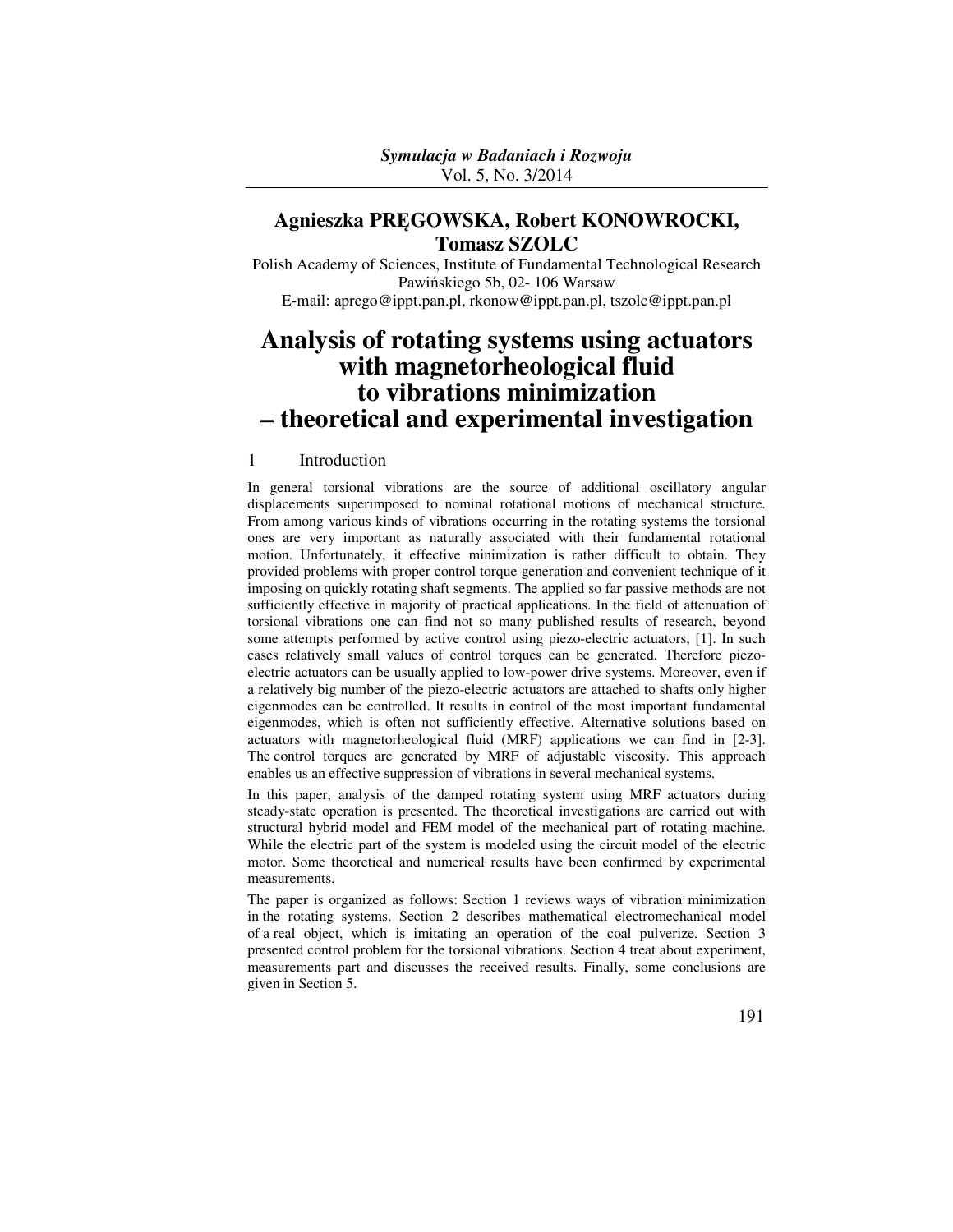#### 2 Mathematical model

In order to perform a theoretical investigation reliable and computationally efficient electromechanical models are required. The real structure under consideration is presented

in Fig. 1. To increase a reliability of the obtained computational results, the investigations are performed in two ways. First one by means of the hybrid and second with the classical finite element (FEM) structural electromechanical models. These two models consisting of rigid bodies and continuous or discretized deformable finite elements, respectively, are employed here for eigenvalue analyses as well as for numerical simulations of torsional vibrations of the drive system coupled with electrical vibrations in the motor windings.



## *Rys. 1. Stanowisko laboratoryjne Fig. 1. The laboratory test-rig*

In the assumed model the control damping torques generated by one MRF actuators can be regarded as the response-dependent external excitations, like in [4]. After a transformation of them into the space of modal coordinates this system of coupled modal equations can be expressed in following way

$$
\mathbf{M}_0 \ddot{\mathbf{r}}(t) + [\mathbf{D}_0 + \mathbf{D}_C(k_j(t), \dot{\mathbf{r}}(t))] \dot{\mathbf{r}}(t) + \mathbf{K}_0 \mathbf{r}(t) = \mathbf{F}(t, \dot{\mathbf{r}}(t)), j = 1, 2,
$$
\n(1)

where  $M_0$ ,  $K_0$  and  $D_0$  denote the constant diagonal modal mass, stiffness and damping matrices, respectively. The matrix  $D_c$  plays here a role of the semi-active control matrix. The symbol  $\mathbf{F}(t, \dot{\mathbf{r}}(t))$  denotes the response external excitation vector partially depended on the electromagnetic torque generated by the electric motor and the retarding torque produced by the driven imitated rotating machine.

In order to minimized torsional vibration in the drive system, the electromagnetic torque, which is generated by the motor should be described possibly accurately. Then, the mechanical engineers applied external excitations produced by the motor as a 'a priori' assumed time or the rotor-to-stator slip function [5-6]. In many cases, such simplifications yield sufficiently useful results for engineering applications, but very often they can lead to remarkable inaccuracies, since many qualitative dynamic properties of the mechanical systems, e.g. their mass distribution, torsional flexibility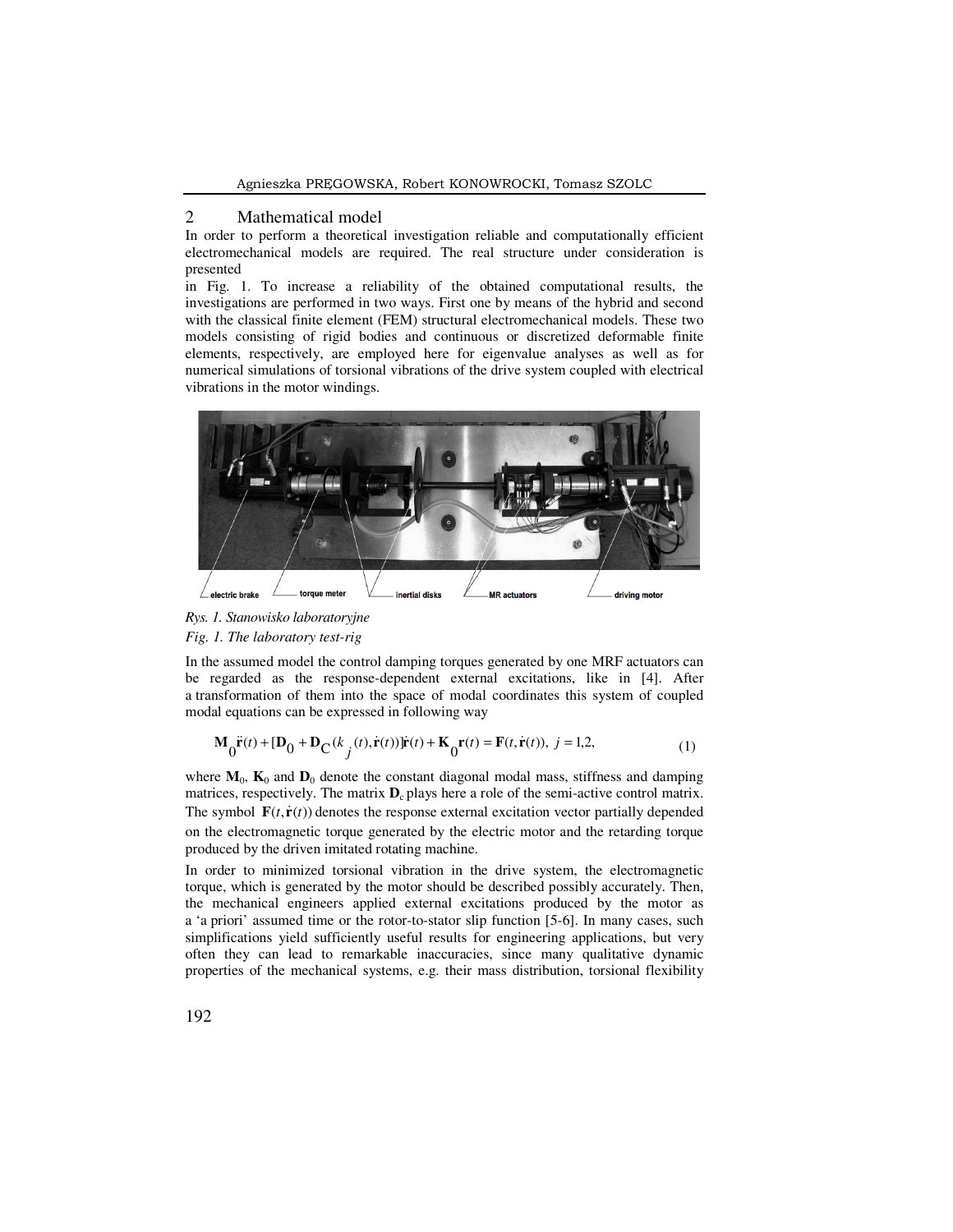*Analysis of rotating systems using actuators with magnetorheological fluid to vibrations minimization – theoretical and experimental investigation* 

and damping effects, are being neglected. To obtain more satisfactory precision in the case of the symmetrical three-phase servo-asynchronous motor electric current oscillations in windings are described by the six circuit voltage equations, which are transformed into the system of four Park's equations in so called '*αβ-dq*' reference system, which can be found e.g. in [7]

$$
\begin{bmatrix}\n\sqrt{\frac{3}{2}}U\cos(\omega_{e}t) \\
\sqrt{\frac{3}{2}}U\sin(\omega_{e}t) \\
0 \\
0\n\end{bmatrix} = \begin{bmatrix}\nL_{1} + \frac{1}{2}M & 0 & \frac{3}{2}M & 0 \\
0 & L_{1} + \frac{1}{2}M & 0 & \frac{3}{2}M \\
\frac{3}{2}M & 0 & L'_{2} + \frac{1}{2}M & 0 \\
0 & \frac{3}{2}M & 0 & L'_{2} + \frac{1}{2}M\n\end{bmatrix} \begin{bmatrix}\ni_{\alpha}^{s}(t) \\
i_{\beta}^{s}(t) \\
i_{\alpha}^{r}(t) \\
i_{d}^{r}(t) \\
i_{d}^{r}(t)\n\end{bmatrix} + \begin{bmatrix}\nR_{1} & 0 & 0 & 0 & 0 \\
0 & R_{1} & 0 & 0 & 0 \\
0 & \frac{3}{2}pM\Omega(t) & R'_{2} & p\Omega(t)\left(L'_{2} + \frac{1}{2}M\right) \\
-\frac{3}{2}pM\Omega(t) & 0 & -p\Omega(t)\left(L'_{2} + \frac{1}{2}M\right) & R'_{2}\n\end{bmatrix} \begin{bmatrix}\ni_{\alpha}^{s}(t) \\
i_{\beta}^{s}(t) \\
i_{\beta}^{s}(t) \\
i_{d}^{r}(t) \\
i_{d}^{r}(t)\n\end{bmatrix},
$$
\n(2)

where  $U$  denotes the power supply voltage,  $\omega_e$  is the supply voltage circular frequency,  $L_1$ ,  $L_2$ <sup>'</sup> are the stator coil inductance and the equivalent rotor coil inductance, respectively, *M* denotes the relative rotor-to-stator coil inductance,  $R_1$ ,  $R_2$ ' are the stator coil resistance and the equivalent rotor coil resistance, respectively,  $p$  is the number of pairs of the motor magnetic poles,  $\Omega(t)$  is the current rotor angular speed including the average and vibratory component. Moreover, variable *M* is the relative rotor-tostator coil inductance, *p* denotes the number of pairs of the motor magnetic poles and  $i_{\alpha}^{s}$ ,  $i_{\beta}^{s}$  are the electric currents in the stator reduced to the electric field equivalent axes  $\alpha$ and  $\beta$  and  $i_d^r$ ,  $i_q^r$  are the electric currents in the rotor reduced to the electric field equivalent axes  $\bar{d}$  and  $q$ , [7].

The electromagnetic torque generated by such a motor can be expressed by the following formula

$$
T_{el} = \frac{3}{2} p M \left( i \frac{s}{\beta} \cdot i \frac{r}{d} - i \frac{s}{\alpha} \cdot i \frac{r}{q} \right).
$$
 (3)

From the form of Park's equations (2) and from formula (3) it follows that the coupling between the electric and the mechanical system is non-linear in character, particularly for significantly varying motor rotational speed  $\Omega(t)$ . Such a coupling leads to very complicated analytical description resulting in rather harmful computer implementation. The electromechanical coupling phenomena can be realized here by means of the stepby-step numerical extrapolation technique, which for relatively small direct integration steps for equations (1) results in very effective, stable and reliable results of computer simulation. The electromechanical drive systems modelling is widely described in [8].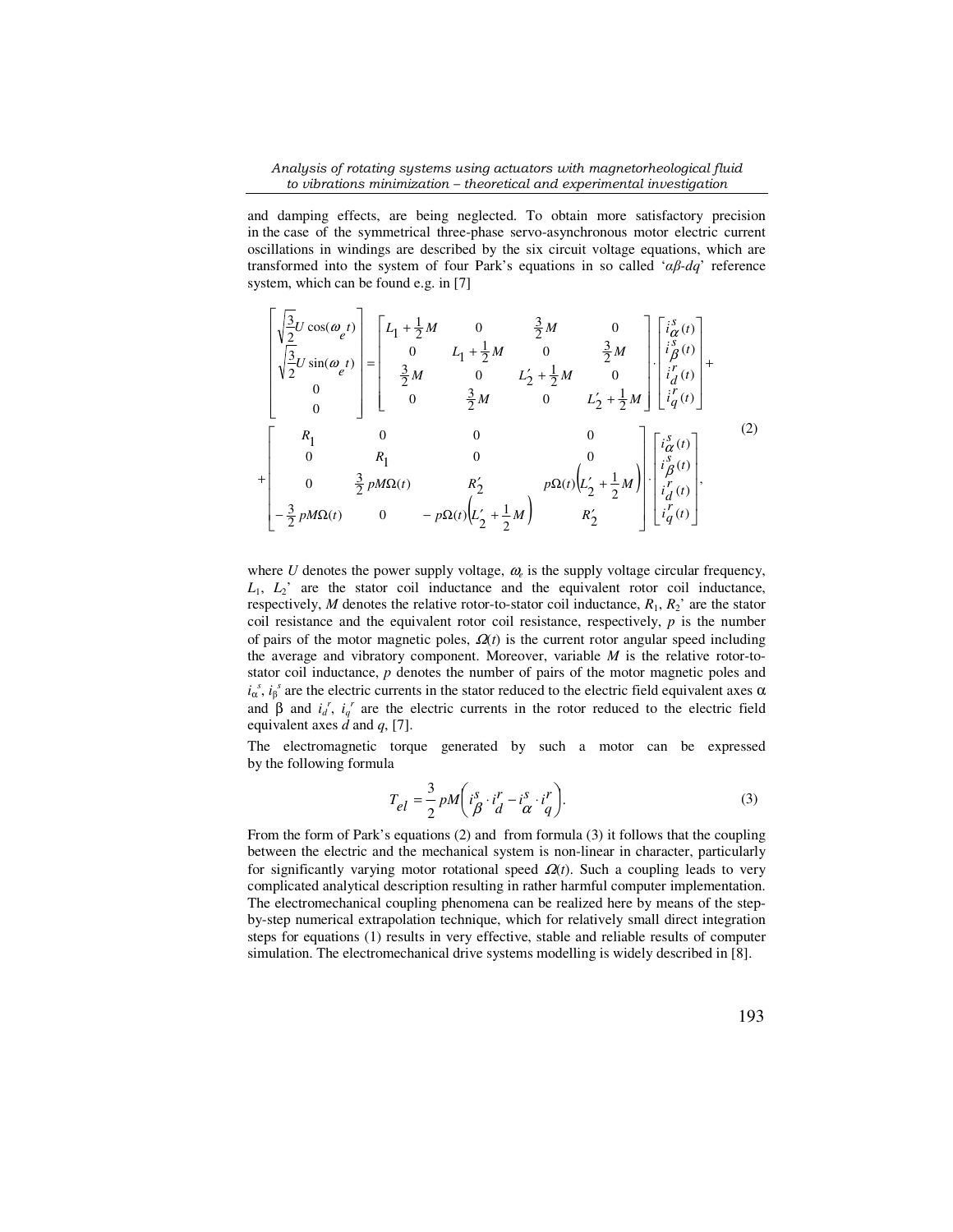### 3 Control problem for the vibrations

From the theoretical investigations carried out in [9] follows that for the rotating system affected by dynamic loading characterized by clear, predominant frequency components the open-loop semi-active control is similarly effective in suppression of vibration amplitudes as the closed-loop one. This allow us to reduced control problem to a selection of the 'a priori' assumed optimal damping parameters, damping torque generated by MRF actuators and damping coefficient  $d(i(t))$ . To provided an optimum value of the control current applied to the rotary actuators, the following criterion has to be assumed

$$
d_{0} = \arg\min_{d} \max_{f} \text{FRF}_{r}(f, d), \tag{4}
$$

were  $d_0$  is optimal damping coefficient with respect to the frequency response function (FRF) of the damped drive system excited with the predominant excitation frequency *f* of the transmitted loading.

From calculated frequency response function follows that for the system dynamic parameters it course rapidly falls with the rise of the damping coefficient to rich its minimum for ca. 1.0 - 1.5 Nms/rad per one rotary damper at the excitation frequency 54.4 Hz corresponding to the first torsional eigenvibration mode. As it follows from the identified in [9] characteristics of the rotary magnetorheological actuators the optimal value of the damping coefficient  $d_0(i_0) \approx 1.0 - 1.5$  Nms/rad. It can be realized by the control current  $i_0 \approx 1.0$  A.

Figure 2 presented time histories plot of the calculated dynamic torques registered between the driving motor and the magnetorheological actuators, obtained respectively for the undamped system (blue line) and damped system (red line), both under resonant excitation with the above-mentioned frequency about 54Hz. The course of damped system has been measured with an optimally controlled actuators with the control current 0.5A.



*Rys. 2. Obliczony przebieg momentu dynamicznego (układ nietłumiony- kolor niebieski, układ tłumiony- kolor czerwony)* 

*Fig. 2. Calculated time histories of the dynamic torque (undamped system- blue, damped system- red)*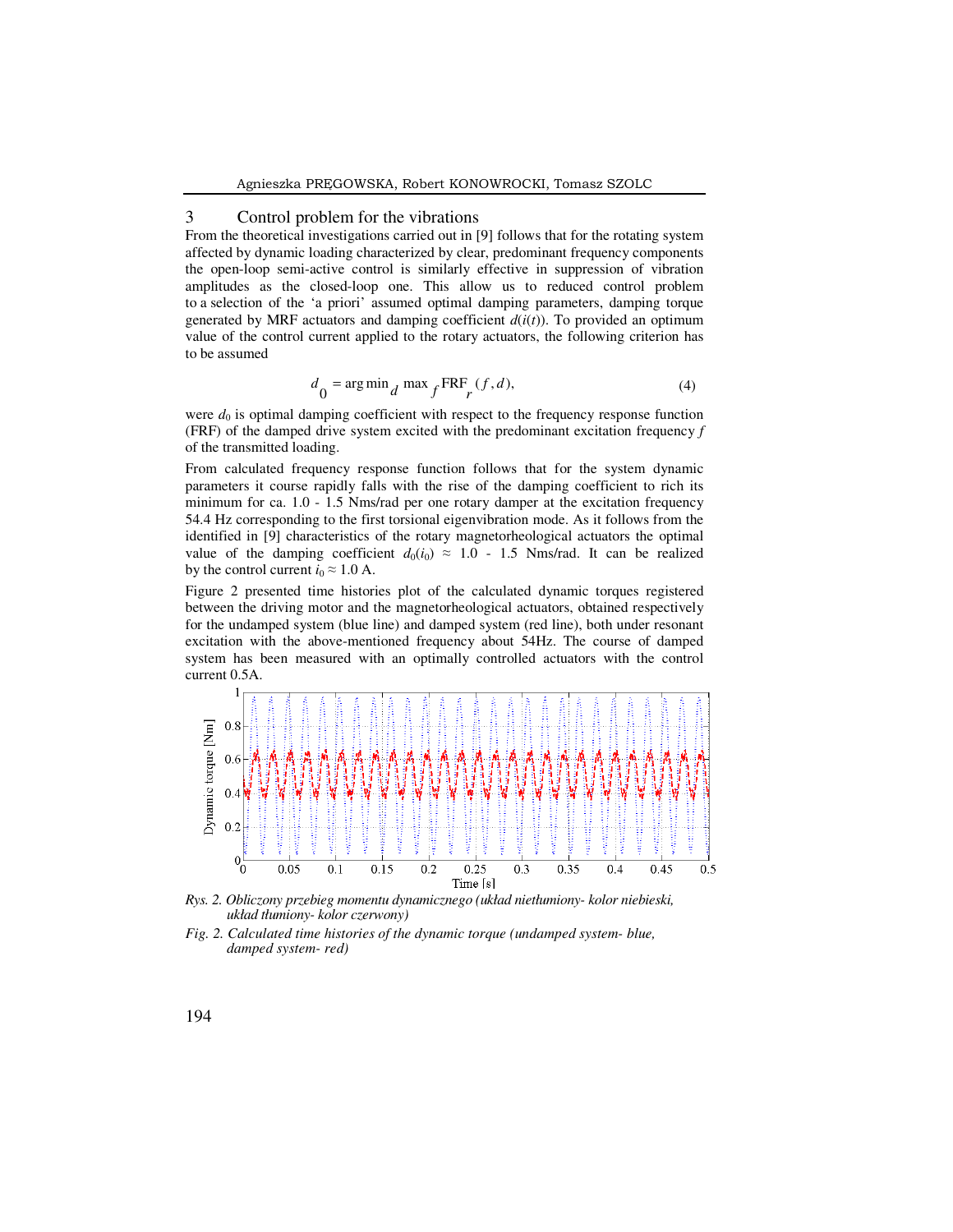*Analysis of rotating systems using actuators with magnetorheological fluid to vibrations minimization – theoretical and experimental investigation* 

In figure 3 there are shown plots of dynamic response amplitudes of the undamped object (blue line) and damped system (red line) determined by means of measurements. In figure 3 we can see the significant peak corresponding to ca. 54.5 Hz, which is related to the resonance frequency with the system first, fundamental 'elastic' natural frequency. Furthermore the second eigenform is also remarkable in the vicinity of 112 Hz.



*Rys. 3. Obliczone amplitudowe charakterystyki momentu dynamicznego (układ nietłumiony- kolor niebieski, układ tłumiony- kolor czerwony)* 

*Fig. 3. Amplitude characteristic of the dynamic torque obtained using computation (undamped system- blue, damped system- red* 

## 4 Experimental verification

The experimental verification of the theory was performed on the test stand. The laboratory drive system presented in Fig. 1 imitates the functioning of an industrial rotating machine. The attenuation of torsional vibration occurs via rotary inertia fixed to the main system with MRF actuators and control of MRF properties. In this system power is transmitted from servo-asynchronous motor to driven machine in a form of a programmable electric brake. Moreover, this drive system is equipped with two inertial disks with adjustable mass moments of inertia and the possibility of axial positioning. This enables us to tune the drive train to the proper natural frequencies. The control voltage is applied to the MRF actuators with sliders. The external magnetic field acts on the fluid inside the actuators. As a result the characteristics of the MRF fluid are changed, in a way that controls the torsional vibrations.

The measurement-control system consists of voltage amplifier controlled in real time by a computer using the appropriate converting systems. This enables us to monitor and register all the measurements. This is possible through the use of a controlcommunication unit by means of the TCP/IP protocol. The measurements were taken with frequencies above 15 kHz. This allowed accurate detection of even very rapid changes in torque. The torques are noncontact measurement. The computer carried out real time FFT analyses of the interval lengths per second and recorded the values of the two major peaks of the FFT. This allowed us to keep the value of the dominant peak, depending on the amplifiers of the control signal voltage.

The laboratory test-rig Fig. 1 was experimentally tested in nominal, steady-state operating conditions for the supply voltage frequency set-up to *ω<sup>e</sup>* /2π= 60Hz, where on the rated torque the fluctuating sinusoidal component has been imposed.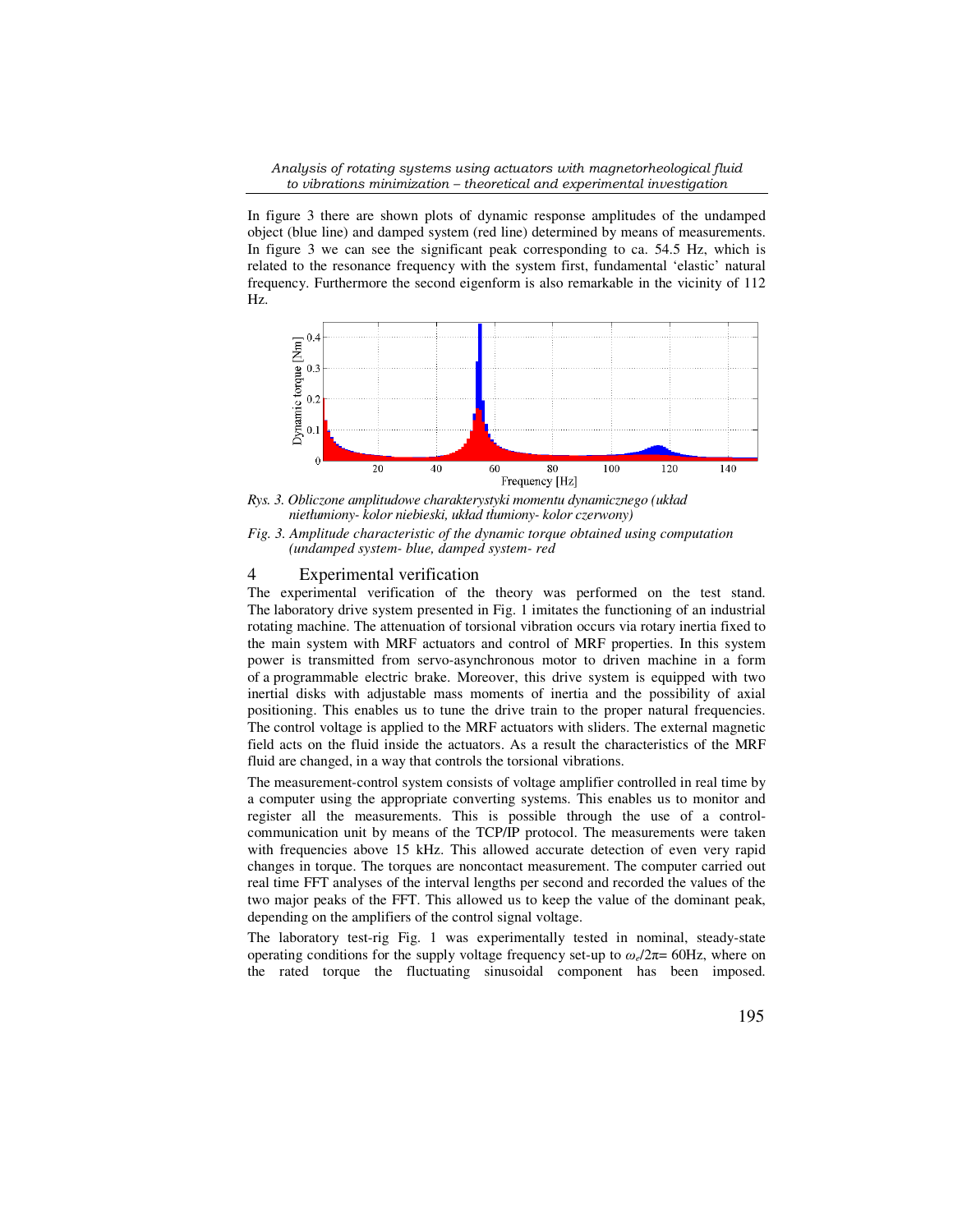The measurements are performed respectively for the undamped object (without control) and controlled drive system both excited by the harmonic fluctuating component of the retarding torque within the frequency range 0 - 150Hz.



*Rys. 4. Zmierzony przebieg momentu dynamicznego (układ nietłumiony- kolor niebieski, układ tłumiony- kolor czerwony)* 

#### *Fig. 4. Measured time histories of the dynamic torque (undamped system- blue, damped system- red)*

In the figure 4 one can observed time histories plot of the measured, averaged dynamic torques registered between the driving motor and the magnetorheological actuators, obtained respectively for the undamped system (blue line) and damped system (red line), both under resonant excitation with frequency about 54 Hz. While in Fig. 5 there is presented the amplitude spectrum determined by means of FFT of the measured dynamic torque, Fig. 4. Apart of the visible disturbances introduced by the excitation signal at ca. 16 and 23 Hz, in figure 5 one can notice the significant peak corresponding to ca. 54.5 Hz, which is related to the resonance effect with the system first, fundamental 'elastic' natural frequency.



*Rys. 5. Amplitudowe charakterystyki momentu dynamicznego zmierzone doświadczenie (układ nietłumiony- kolor niebieski, układ tłumiony- kolor czerwony)* 

*Fig. 5. Amplitude characteristic of the dynamic torque obtained using experiment (undamped system- blue, damped system- red)*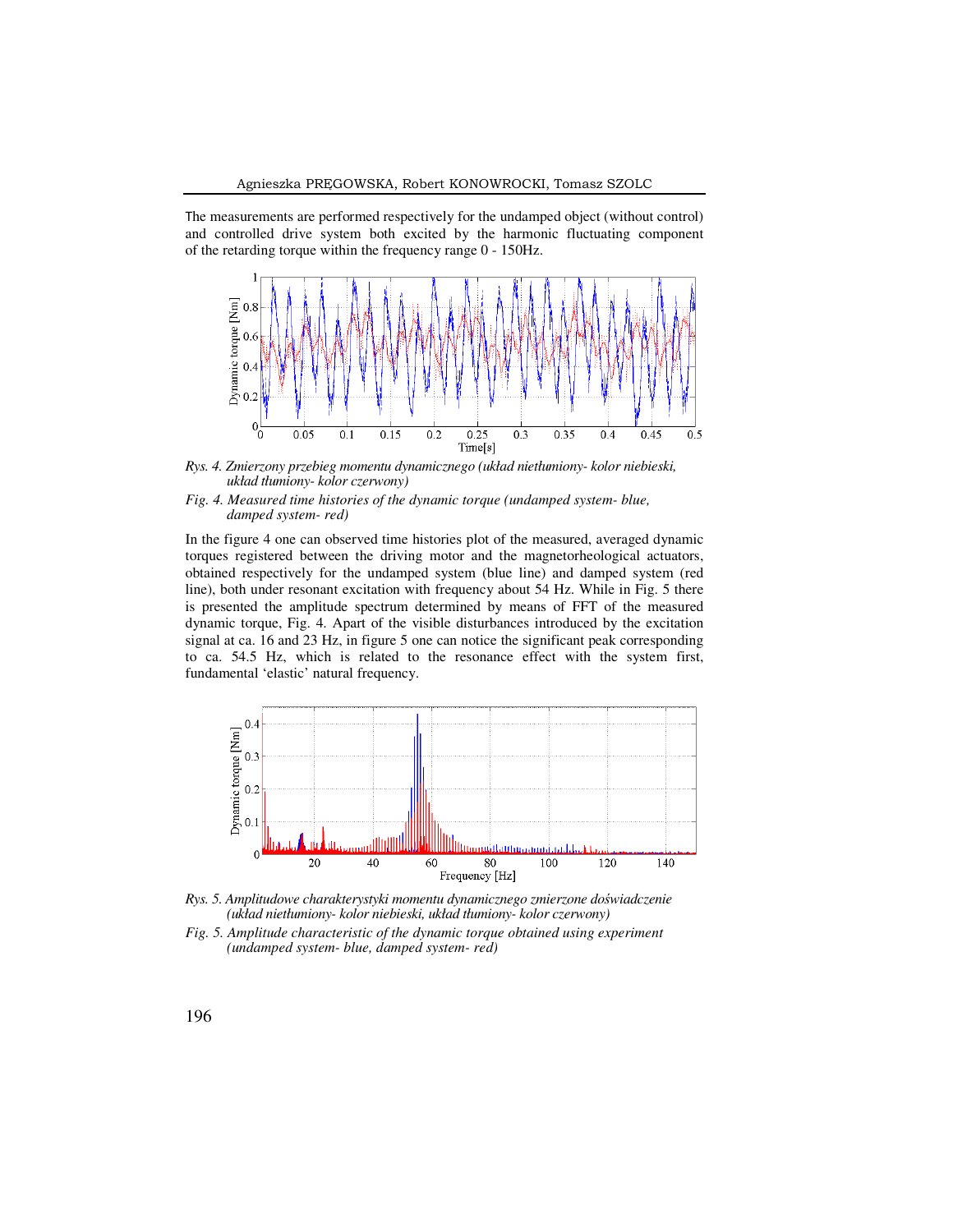*Analysis of rotating systems using actuators with magnetorheological fluid to vibrations minimization – theoretical and experimental investigation* 

Both from the experimentally Fig. 4 and theoretically Fig. 2 obtained plots it follows that for the most inconvenient resonant operating conditions the rotary magnetorheological actuators minimized torsional vibration amplitudes in the considered shaft segment more than two times. This result has been confirmed by the experimentally Fig. 5 and theoretically Fig. 3 obtained amplitude characteristics using FFT in the abovementioned excitation frequency range 0-150 Hz. We achieved a very good qualitative agreement between the measured and calculated results, taking into account the similarity of the respective extreme values and corresponding to them frequencies.

# 5 Conclusions

The main theme of work was to study a behavior of the rotating drive system. From computational and experimental investigations, it follows that the steady-state torsional vibrations of a rotating shaft can be reduced with the magneto-rheological actuators proposed in [4]. The optimum control realized by means of the 'a priori' assumed control current, and in this way damping parameters, can essentially reduce steady-state torsional vibrations of the successive shaft segments. Obtained results show that properly selected control current values, which based on the respective minimum of the frequency response function could reduced by about 50-60% level of resonance vibrations.

#### References

- 1. Przybyłowicz P. M.: Torsional vibration control by active piezoelectric system, *Journal of Theoretical and Applied Mechanics*, 33(4), pp. 809-823, 1995
- 2. Spencer Jr. B. F., Dyke S. J., Sain M. K. Carlson J. D.: Phenomenological model for magnetorheological dampers, *Journal of Engineering Mechanics*, ASCE, vol. 123, no. 3, pp. 230-238, 1997
- 3. Wang J., Meng G.: Study of the vibration control of a rotor system using a magnetorheological fluid damper, *Journal of Vibration and Control*, 11, pp. 263-276, 2005
- 4. Pręgowska A., Konowrocki R., Szolc T., On the semi-active control method for torsional vibrations in electro-mechanical systems by means of rotary actuators with a magneto-rheological fluid, *Journal of Theoretical and Applied Mechanics*, 51, 4, pp. 979-992, 2013
- 5. Laschet A., *Simulation von Antriebssystemen*, Berlin, London, N-Y, Springer-Verlag, 1988
- 6. Schwibinger P., Nordmann R.: Improvement of a reduced torsional model by means of parameter identification, Transactions of the ASME, *J. of Vibration, Acoustics, Stress and Reliability in Design*, 111, pp. 17-26, 1989
- 7. Shi K. L., Chan T. F., Wong Y. K., Ho L. S., Modeling and simulation of the threephase induction motor using SIMULINK, *Int. Journal of Electrical Engineering Education*, vol. 36, pp. 163-172, 1999
- 8. Szolc T., Konowrocki R., Michajłow M., Pręgowska A., An investigation of the dynamic electromechanical coupling effects in machine drive systems driven by asynchronous motors, *Mechanical Systems and Signal Processing*, http://dx.doi.org/10.1016/j.ymssp.2014.04.004i, 2014